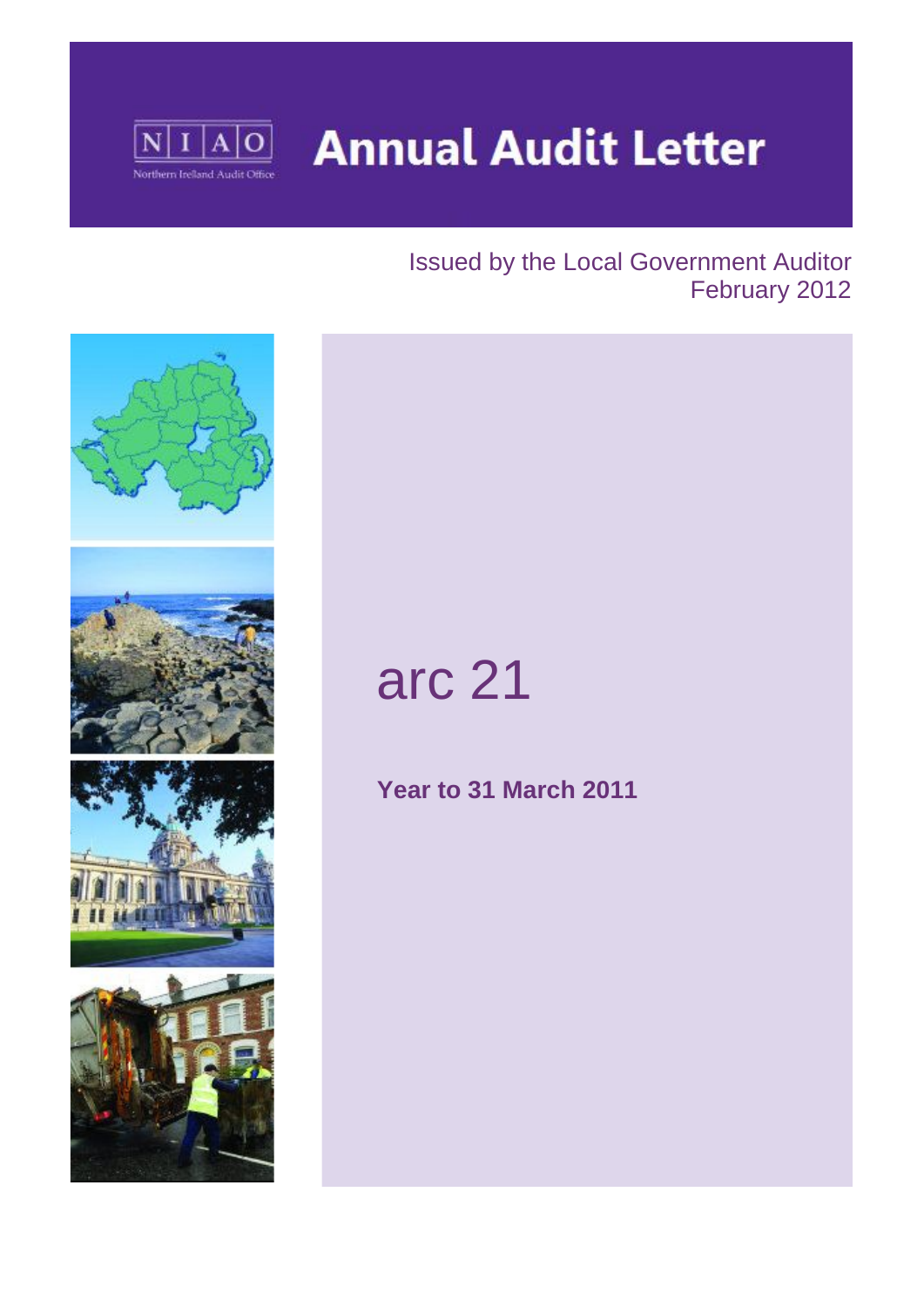### **Introduction**

The Department of the Environment may, with the consent of the Comptroller and Auditor General for Northern Ireland, designate persons who are members of the staff of the Northern Ireland Audit Office as local government auditors (Article 4(3) of the Local Government (Northern Ireland) Order 2005). For the year ending 31 March 2011 I have been designated the local government auditor for the Joint Committee.

As an auditor independent of the audited body I seek to examine that the body has managed its affairs having regard to a combination of economy, efficiency and effectiveness and that public money is properly spent or in the case of income properly accounted for.

### **Status and Availability of this Annual Audit Letter**

This Annual Audit Letter is issued under Article 13 of the Local Government (Accounts and Audit) Regulations (Northern Ireland) 2006. The Regulations require the local government body to publish this Annual Audit Letter as soon as reasonably possible.

The Audit Letter is addressed to members and prepared for the sole use of the audited body; no responsibility is taken by auditors to any member or officer in their individual capacity, or to any third party.

### **Contents**

- Audit of Accounts
- Joint Committee Performance
- Looking Ahead
- Conclusion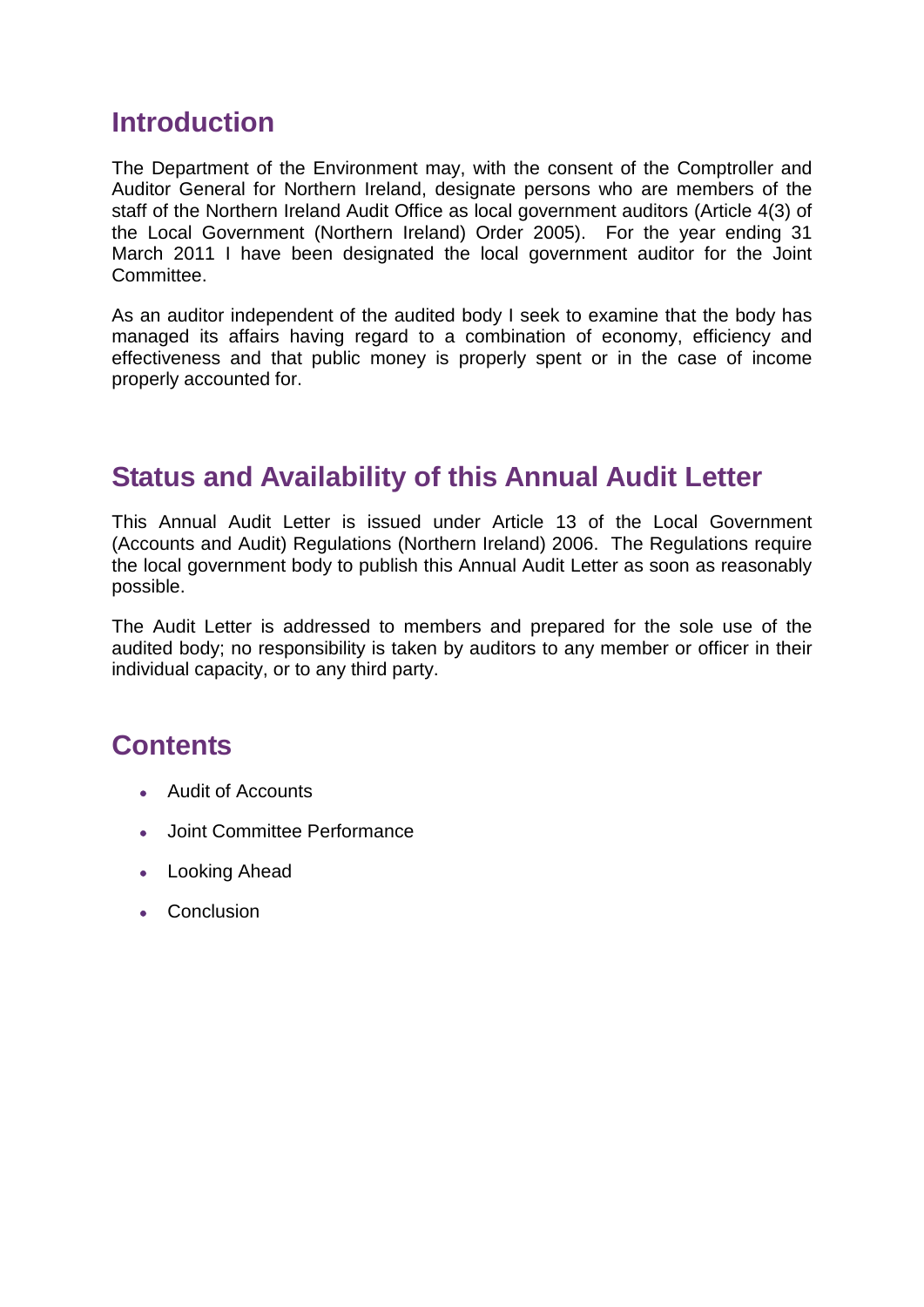# **Audit of Accounts**

- **1** As your statutory appointed auditor I reported my audit opinion on the Statement of Accounts on the 1st November 2011. I gave an unqualified opinion on your accounts.
- **2** The Local Government (Northern Ireland) Order 2005 requires that in auditing accounts a local government auditor must by examination of the accounts or otherwise satisfy himself that:
	- (a) they are prepared in accordance with regulations;
	- (b) they fully comply with the requirements of all other statutory provisions applicable to the accounts;
	- (c) proper practices have been observed in the compilation of the accounts; and
	- (d) the body whose accounts are being audited has made proper arrangements for securing economy, efficiency and effectiveness in its use of resources.

#### *Matters arising from the final accounts audit*

- **3** The published accounts are an essential means by which the Council reports its stewardship of the public funds at its disposal and its financial performance in the use of those resources. The Council's annual accounts were signed by the Chief Financial Officer initially on  $30<sup>th</sup>$  June 2011 and then final accounts on 31 October. Members of the Committee approved the accounts on 30<sup>th</sup> June 2011 which was within the statutory guidelines which requires this to be completed by 30 June. Following one material adjustment arising from the audit the accounts were authorised for issue by the Chief Financial Officer on 31<sup>th</sup> October 2011.
- **4** The one material adjustment to the financial statements made as a result of our audit findings involved a reduction in the bad debt provision of £350,000 and a corresponding increase in income of £350,000. As a consequence the General Reserve increased by £350,000.
- **5** At the conclusion of our audit we issue a Report to Those Charged with Governance on the audit results to management noting the most significant audit issues making recommendations and seeking comments. The significant point noted that I wish to bring to your attention is that the costs of additional services, provided under multi-disciplinary contracts associated with procurement of the residual waste treatment plan, are considerably higher than the fixed service costs. I have made recommendations on this matter in the Report to Those Charged with Governance.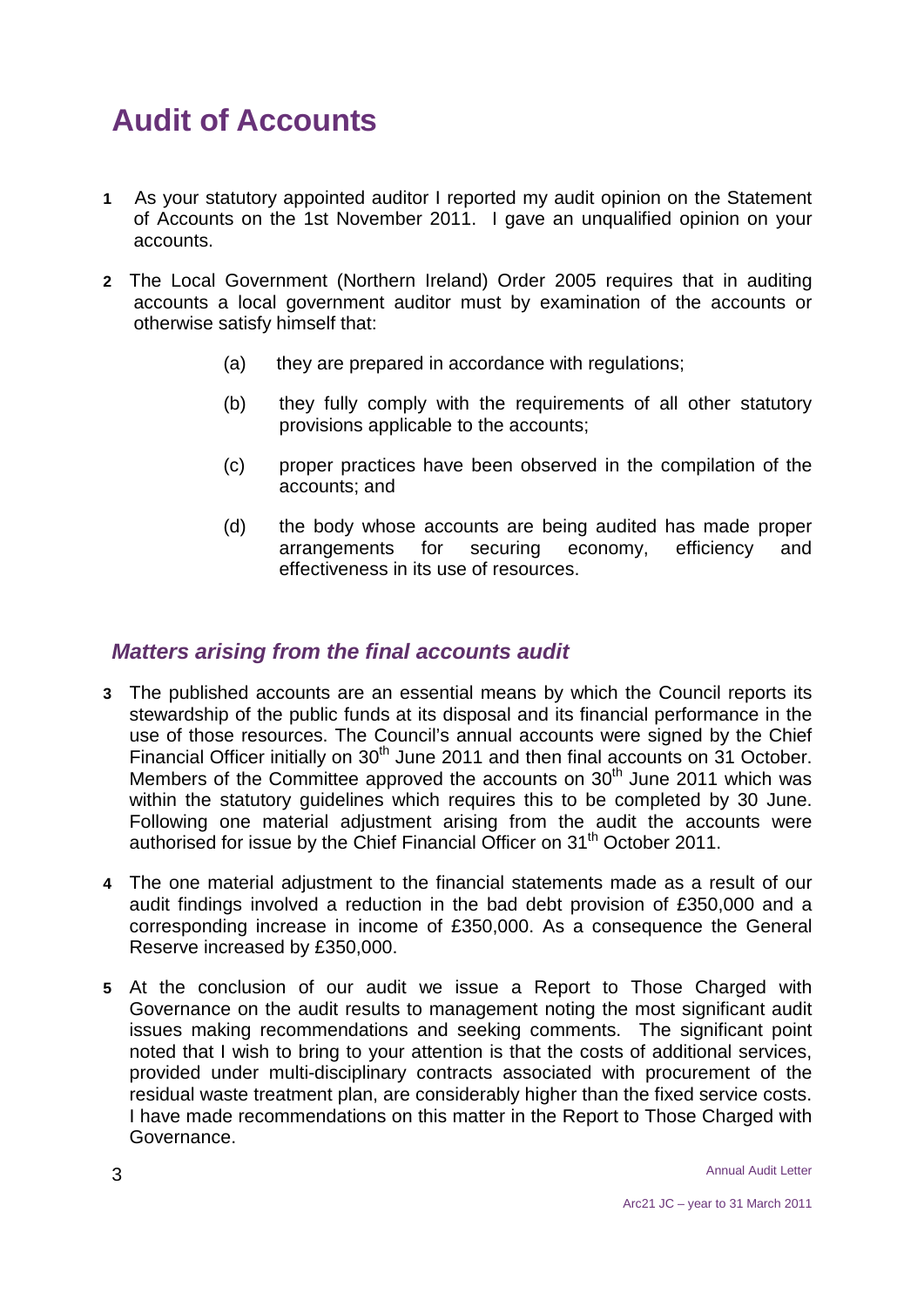#### *Financial standing*

- **6** The Joint Committee continues to have adequate financial management arrangements overall.
- **7** As a measure of prudence, a Joint Committee should retain a sufficient balance in its General Reserve to cover unexpected revenue expenditure or an unexpected drop in income in the foreseeable future.
- **8** The General Reserve balance of £1373k would appear to be satisfactory.

#### *Capital Programme*

- **9** The Joint Committee has Fixed Assets of plant and equipment totalling £44k with no loans outstanding.
- **10** The Statement of Accounts reports that in relation to the Residual Waste Treatment Project, arc21 expect to be in a position to acquire land and property for the construction of facilities to provide the necessary waste treatment services.

#### *Annual Governance Statement*

- **11** The Local Government (Accounts and Audit) (Amendment) Regulations (Northern Ireland) 2006 and DOE Circular No: LG/04/08 required Councils to conduct a review at least once in a financial year of the effectiveness of its governance framework (including its system of internal control) and then approve an Annual Governance Statement.
- **12** The Annual Governance Statement was initially approved by the Chair of the Joint Committee and the Chief Executive on 30th June 2011 and then for final accounts purposes on the 31<sup>st</sup> October 2011. My opinion on the accounts includes the Annual Governance Statement. I am required to report if the Governance Statement is inconsistent with the guidance provided by DOE or if disclosures in the Statement are inconsistent with my understanding of the Joint Committee.

I noted no Governance Statement inconsistencies in my report

#### *Internal Audit*

**13** The Local Government (Accounts and Audit) (Amendment) Regulations (NI) 2006 also required Councils to maintain an adequate and effective system of internal audit and to conduct a review at least once in a financial year of the effectiveness of its system of internal audit. The Committee has contracted out its internal audit to an internal audit department of one of the Councils. The Committee reviewed the effectiveness of its system of internal audit and the findings of the review were considered by the Audit Committee in June 2011.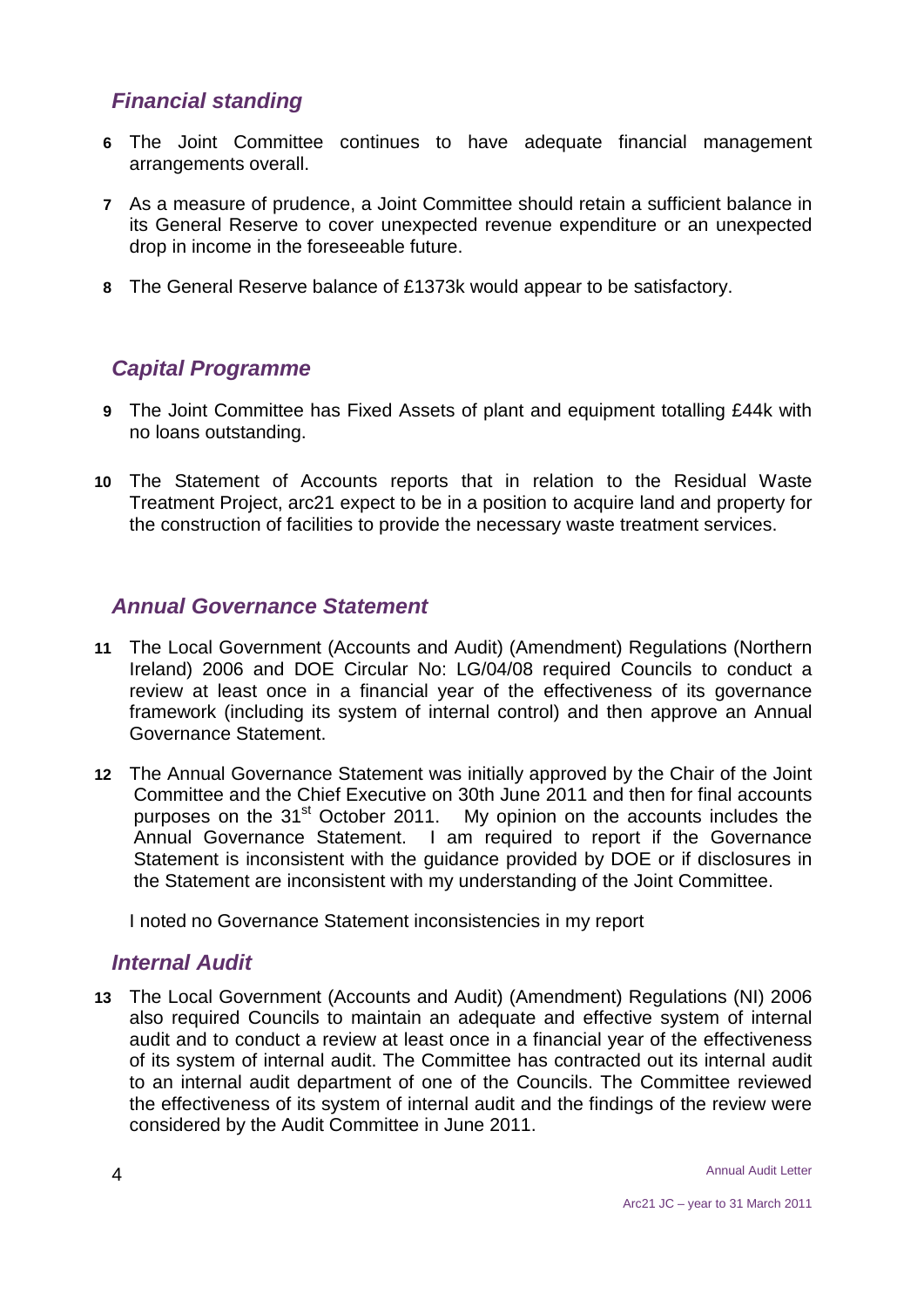## **Joint Committee Performance**

#### *Scope of my audit*

**14** My audit is conducted in accordance with a Code of Audit Practice (the Code). The Code prescribes the standards, procedures and techniques which comprise a local government audit. The Code notes that due to the special accountabilities attached to public money and the conduct of public business:

 *"the scope of auditors' work is extended to cover not only the audit of financial statements but also aspects of corporate governance and arrangements to secure the economic, efficient and effective use of resources."*

- **15** A review of the Joint Committee's corporate governance statement for 2010-11 was carried out as a separate exercise this year. This was principally on an exception basis using issues highlighted in the 2009-10 Audit letter and on matters arising from the review. The Statement was also reviewed against the pro-forma LG 04/08..
- **16** The Joint Committee noted the following in its Governance Statement as significant governance issues;
	- In terms of funding for the Residual Waste Treatment Project, the Department published its Comprehensive Spending Review 2011-15 which identified significant reductions in grant support for all three major waste infrastructure projects in Northern Ireland. As a consequence, arc21 have been developing a Finance Strategy to deal with the potential for grant funding to be reduced specifically for the Project and also took the opportunity to incorporate a more comprehensive approach to funding other future waste infrastructure projects on behalf of Constituent Councils.
	- In terms of funding for the Project during the year, arc21 undertook regular reviews of the expenditure needs of the Residual Waste Treatment Project and was in regular contact with the Department of the Environment to ensure that the funding requirements of the project were maximised through the provision of the grant assistance schemes in place.
	- There were a number of challenges impacting on the Project throughout the year. These matters were dealt with on an ongoing basis in conjunction with arc21's specialist team of advisors, the Department, who are the sponsors of the waste infrastructure programme, and member councils.
- **17** I noted the following additional issues from the corporate governance arrangements review:
	- An independent member has not yet been appointed to the Audit Committee in keeping with best practice; and
	- there is no specific IT Business Continuity Plan.